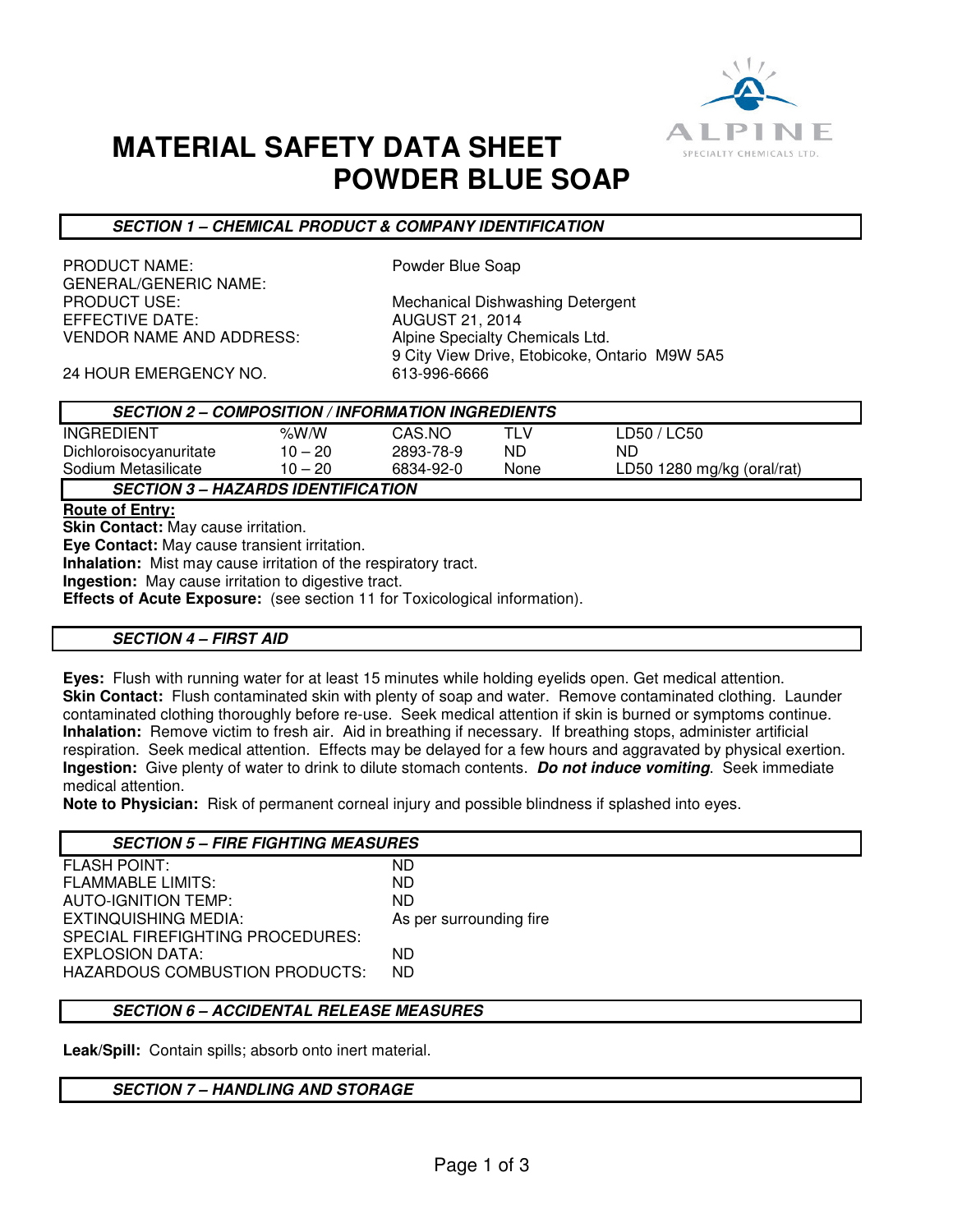# **MATERIAL SAFETY DATA SHEET POWDER BLUE SOAP**

**Handling Procedures**: Avoid all skin contact. Ventilate adequately, otherwise wear an appropriate breathing apparatus. Avoid contact with eyes, skin or clothing. Keep container closed when not in use. **Storage Procedures**: Keep from freezing. Keep containers closed when not in use.

#### **SECTION 8 – EXPOSURE CONTROLS**

| <b>PROTECTIVE EQUIPMENT TO BE USED:</b> |                                          |  |  |
|-----------------------------------------|------------------------------------------|--|--|
| RESPIRATORY PROTECTION:                 | Not required under adequate ventilation. |  |  |
| <b>VENTILATION:</b>                     | General ventilation adequate.            |  |  |
| <b>PROTECTIVE GLOVES:</b>               | Rubber                                   |  |  |
| EYE PROTECTION:                         | Safety goggles                           |  |  |
| OTHER PROTECTIVE MEASURES:              | ND.                                      |  |  |

| <b>SECTION 9 - PHYSICAL PROPERTIES</b> |             |  |
|----------------------------------------|-------------|--|
| PHYSICAL STATE:                        | Solid       |  |
| APPEARANCE AND ODOUR:                  | Blue powder |  |
| <b>ODOUR THRESHOLD:</b>                | ND.         |  |
| <b>SPECIFIC GRAVITY:</b>               | ND.         |  |
| <b>VAPOUR PRESSURE:</b>                | <b>ND</b>   |  |
| VAPOUR DENSITY:                        | <b>ND</b>   |  |
| PH:                                    | <b>ND</b>   |  |
| EVAPORATION RATE:                      | <b>ND</b>   |  |
| INITIAL BOILING POINT:                 | ND.         |  |
| WATER SOLUBILITY:                      | Complete    |  |
| <b>FREEZING POINT:</b>                 | ND.         |  |

| <b>SECTION 10 - STABILITY AND REACTIVITY</b> |                                                         |
|----------------------------------------------|---------------------------------------------------------|
| STABILITY:                                   | Stable                                                  |
| INCOMPATIBILITY:                             | Acids                                                   |
| HAZARDOUS DECOMPOSITION PRODUCTS:            | ND.                                                     |
| HAZARDOUS POLYMERIZATION:                    | Will not occur.                                         |
| CONDITIONS TO AVOID:                         | Contact with acids will generate heat and chlorine gas. |
|                                              |                                                         |

| THRESHOLD LIMIT VALUE:         | ND                                                                      |
|--------------------------------|-------------------------------------------------------------------------|
| EFFECTS OF ACCUTE EXPOSURE: ND |                                                                         |
| <b>SKIN CONTACT:</b>           | May cause irritation.                                                   |
| EYE CONTACT:                   | May cause damage it not treated promptly.                               |
| INHALATION:                    | Breathing dust may cause irritation of the respiratory tract.           |
| INGESTION:                     | . May cause irritation to digestive tract.                              |
| EFFECT OF CHRONIC EXPOSURE:    | Prolonged and repeated exposure to it's dilutions may cause irritation, |
|                                | redness, pain, drying and cracking of skin.                             |
| <b>IRRITANCY OF PRODUCT:</b>   | Serious                                                                 |
| CARCINOGENICITY:               | ND                                                                      |
| SENSITIZATION TO MATERIAL:     | <b>ND</b>                                                               |
| <b>REPRODUCTION TOXICITY:</b>  | ND.                                                                     |
| TERATOGENTICITY:               | ND                                                                      |
| MUTAGENICITY:                  | ND                                                                      |

#### **SECTION 12 – ECOLOGICAL CONSIDERATION**

No permanent effects on ecosystem.

## **SECTION 13 – DISPOSAL CONSIDERATIONS**

**Waste Disposal:** In accordance with federal, provincial or local government requirements.

## **SECTION 14 – TRANSPORT INFORMATION**

**TDG Classification:** Non regulated